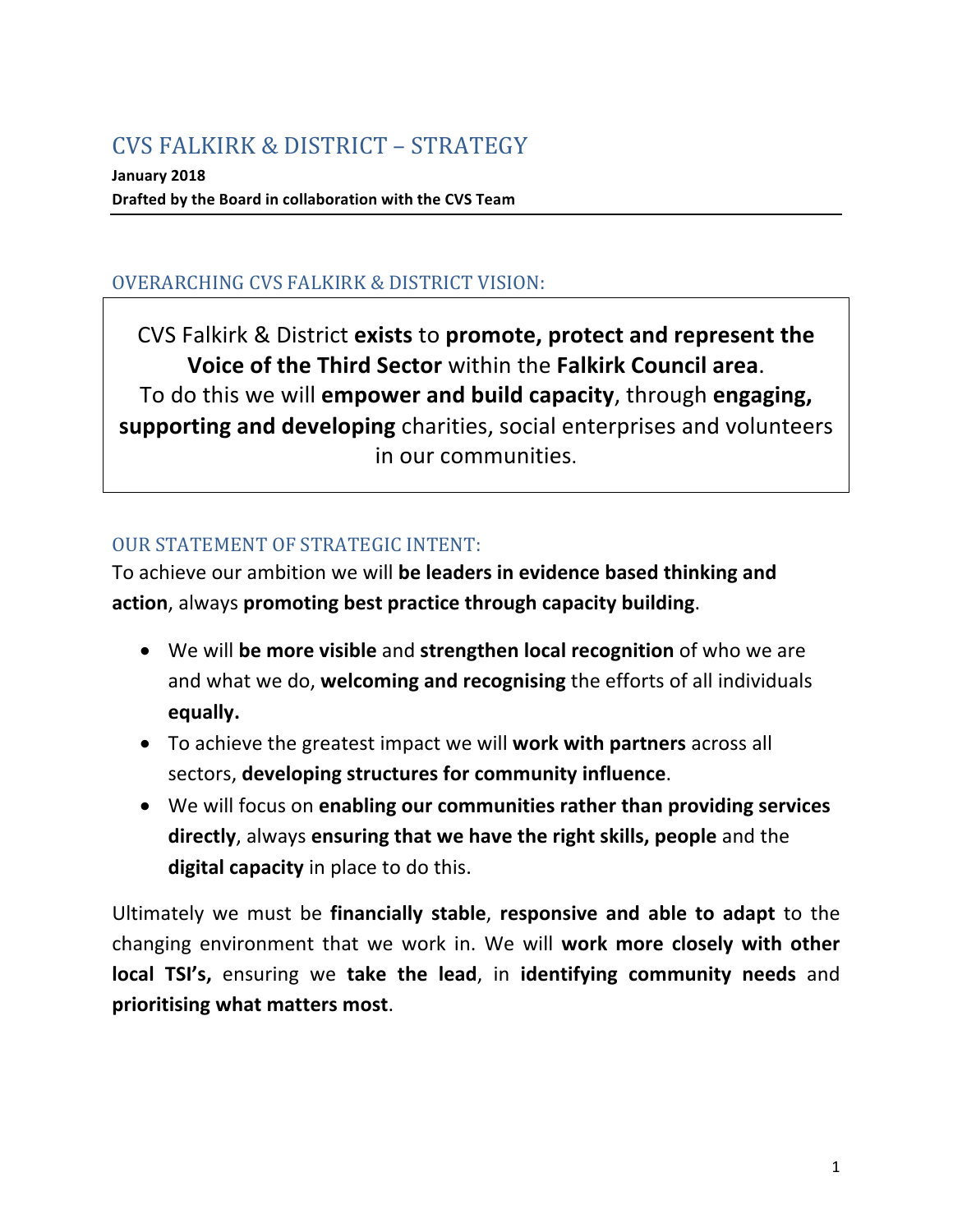#### **OUR VALUES:**

These are the 13 'key strategic objectives' that we have together identified.

- **•** Leaders in evidence based thinking
- Promoting best practice through capacity building
- Be more visible
- **Strengthen local recognition**
- **Develop structures for community influence**
- **•** Ensuring we have the right skill and people
- **Developing our digital capacity**
- **Financially Stable**
- Responsive and able to adapt
- **Work more closely with other TSI's**
- Take the lead in identifying community needs
- **•** Prioritizing what matters most

## **AND FROM THIS:**

The work and efforts of CVS Falkirk & District develop are created. Such that every piece of work and activity should be able to be clearly and easily linked back into one of our overarching Values above, meet the strategic intent and working towards achieving our Vision.

Should this not be the case then this triggers a discussion and review where necessary to support realignment of our strategy and operational plan/activity.